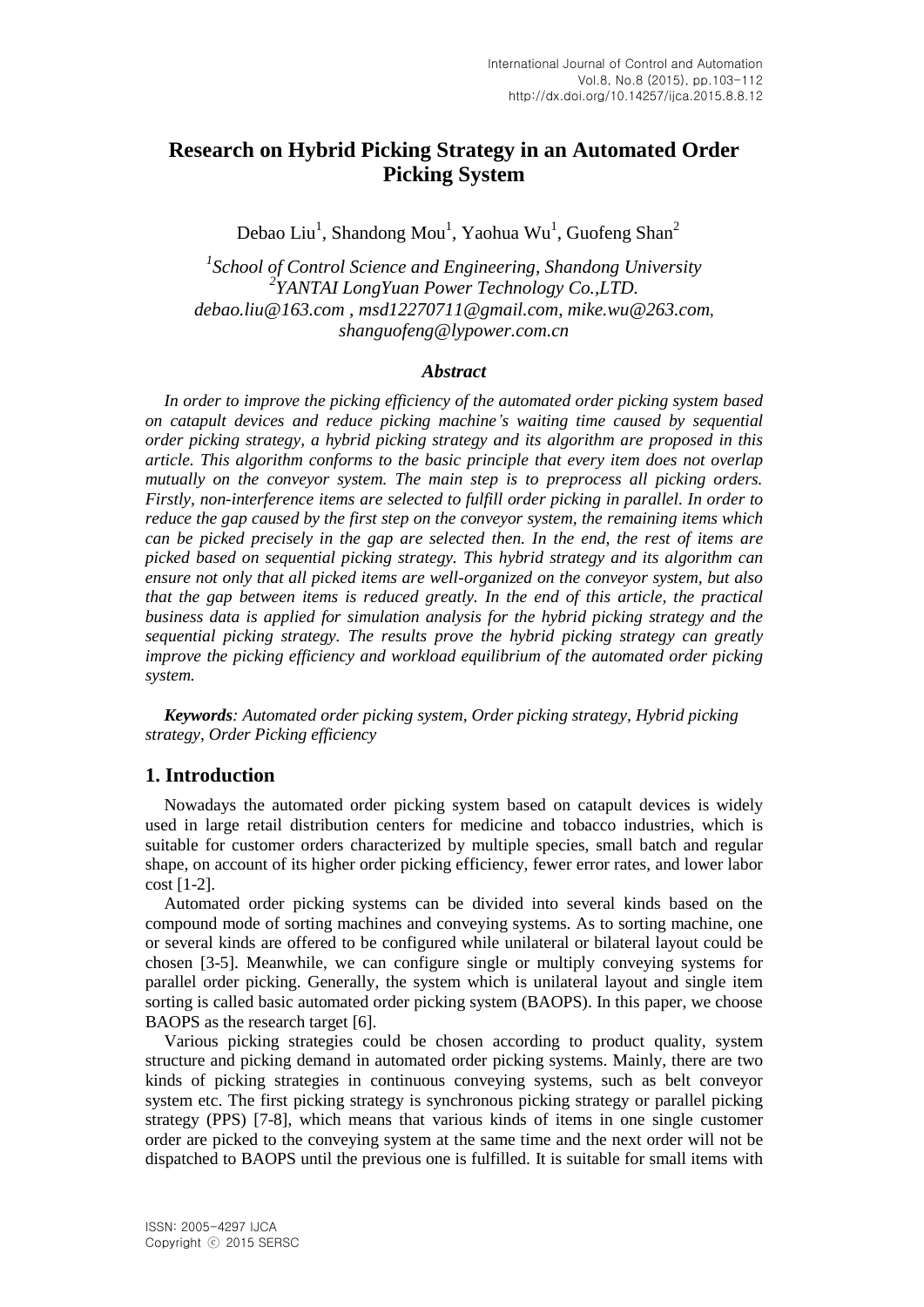different shape that will not block up the conveying system, such as tablets. This picking strategy leads to higher efficiency, but items could not be packaged directly and are not easy to count. The second one is sequential picking strategy (SPS) [9], which means that picking sequence of customer orders must be in accordance with the display sequence of picking machine and the next customer order will not be dispatched to BAOPS until the previous one is fulfilled. It is suitable for picking items that need to be in regular sequence for packing after sorting process, such as cigarettes [10-11]. This picking strategy is not high-efficient but easy to pack and count. In the context of the discrete conveying system, it is suitable for items with small demand in multiple parallel order picking.

R. D. Meller and J. A. Pazour's research on automated order picking system was to regard the sorting machine as a mechanical picker [12]. They optimize item allocation problem by means of heuristic algorithm to decide optimal quantity of items. Sequential picking strategy has been widely used in automated order picking systems. Yingying Wu and Yaohua Wu optimized the total gap of items based on sequential picking strategy and dynamic virtual window algorithm (D-VWA) instead of static virtual window algorithm (S-VWA), which has been applied to double conveying systems [13]. Moreover, they built the buffer channel to reduce total gap of items in every picking machine, and then presented a mathematical model for automated order picking system based on compressive dynamic virtual window algorithm (CD-VWA).

Currently, it is common to optimize items sorting partition or order picking batch for picking efficiency improvement by means of transforming system hardware configuration, meanwhile less literature focused on picking strategy and its algorithm can be found. In this paper, we choose BAOPS as research target and do research on hybrid picking strategy (HPS). This hybrid picking strategy consists of PPS and SPS. The new hybrid picking strategy brings evident increase of picking efficiency for BAOPS.

### **2. Automated Order Picking Systems**

There are several kinds of automated order picking systems, which consists of picking unit, conveying unit, packing unit and control unit. The system structure for BAOPS is showed in Figure 1.



**Figure 1. System Structure of BAOPS**

While BAOPS is working, picking unit will pick required items to conveying unit. Then conveyor system carries items to the packing unit where all items are packaged into standard unit. The next customer order cannot be performed until the previous one is already finished.

In order to facilitate further research, let us make the following assumptions for BAOPS,

(1) Each picking unit is only responsible for one kind of items. Different picking unit represents different kinds of items. All picking items have the similar shape and size.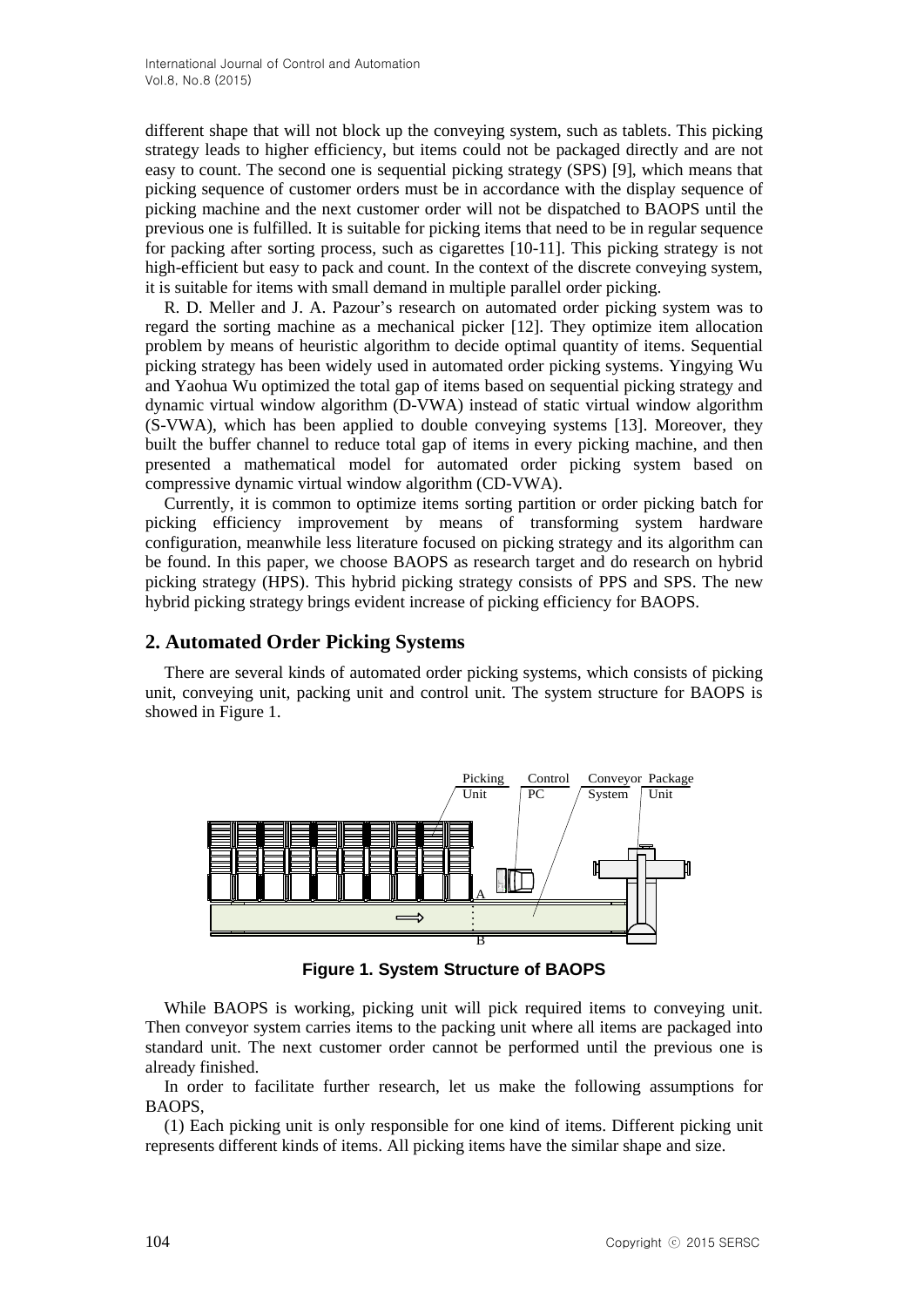(2) Picking unit could only regularly pick an item to conveying unit in one time. All items are put on the conveyor system in right assignment.

(3) There exists no stock out for each kind of items during picking process.

(4) All items in the similar category and the same order must be arranged in one area on the conveyor system. Besides, the speed of conveyor system and the speed of picking unit are reasonably matching, which guarantees that all items will not overlap.

(5) The speed of packing unit and the speed of picking unit must be also matching.

Order picking time is the main performance indicator to measure the efficiency of automated order picking system. Taking no account of the difference in the aspect of hardware capacity, order picking strategy and the coming algorithm design has become the key factor for system performance. In this paper, a new hybrid order picking strategy and its algorithm are proposed to improve the picking efficiency in BAOPS.

#### **3. Hybrid Order Picking Strategy**

While BAOPS conforms to SPS, the latter item is always waiting to be picked until previous items have been already picked to the conveyor system, which leads to much more waiting time compared with PPS. Accumulated waiting time has a vast influence on picking efficiency, especially taking into account those items which are in small demand.

Compared with SPS, PPS probably will lead to items overlap on the conveyor system. Thus, we present HPS for BAOPS. As is shown in Figure 2, when one customer order arrives at BAOPS, it will be pre-processed by this algorithm based on HPS. First, this algorithm will confirm whether the customer order is suitable for PPS or not. If the customer order can be fulfilled partially or completely in parallel, BAOPS will pick this part of items of the customer order in priority. Then, this algorithm will confirm whether the gaps of items on the conveyor system which is caused by the previous parallel order picking are available for the rest of items preciously. If there are available gaps, BAOPS will continue to pick this part of items synchronously. At last, the rest part of the customer order will be performed based on SPS. All required items on the conveyor system will be carried out of picking area and be packed in the package area. The latter customer order will not come into BAOPS until the previous round is fulfilled. Therefore, every customer order can be divided into three batches. The first order picking batch is called Parallel Picking Part (PPP), the second batch is named by Gap Picking Part (GPP), and the last one is defined as Sequential Picking Part (SPP).

We define s  $(1 \le s \le N)$  as non-zero number of items in order *i*. All corresponding picking machines in BAOPS are located from left to right according to the ascending sequence of the total number of required items for each picking machines. The non-zero items set is denoted by  $U$ . The detailed steps are explained as follows:

Step 1: Determine decision criteria for PPP and the first picking batch set.

Let us indicate two adjacent non-zero items by  $Nz_i \in U$ ,  $Nz_{i-1} \in U$  ( $Nz_i > Nz_{i-1}$ ) and assume that  $Nz_i$  belongs to PPP. Then, the decision criteria whether  $Nz_{i-1}$  can join PPP or not is:

$$
\lambda_{N_{z_{i-1}}-N_{z_i}} = \frac{(N_{z_i}-N_{z_{i-1}}-1)\times l}{v} - (a_{iN_{z_i}}-1)\times t' \tag{1}
$$

where  $a_{iNz_i}$  is the demand quantity of item  $Nz_i$  in the order i, t is the time period to pick one item, *l* represents the distance between centers of two adjacent picking machines and *v* represents the speed of the conveyor system.

If  $\lambda_{N_{z_{i-1}}-N_{z_i}} \geq 0$ , the non-zero item can be selected into the first picking batch. If  $\lambda_{N_{z_{i-1}}-N_{z_i}}$  < 0, the non-zero item cannot be selected into the first picking batch.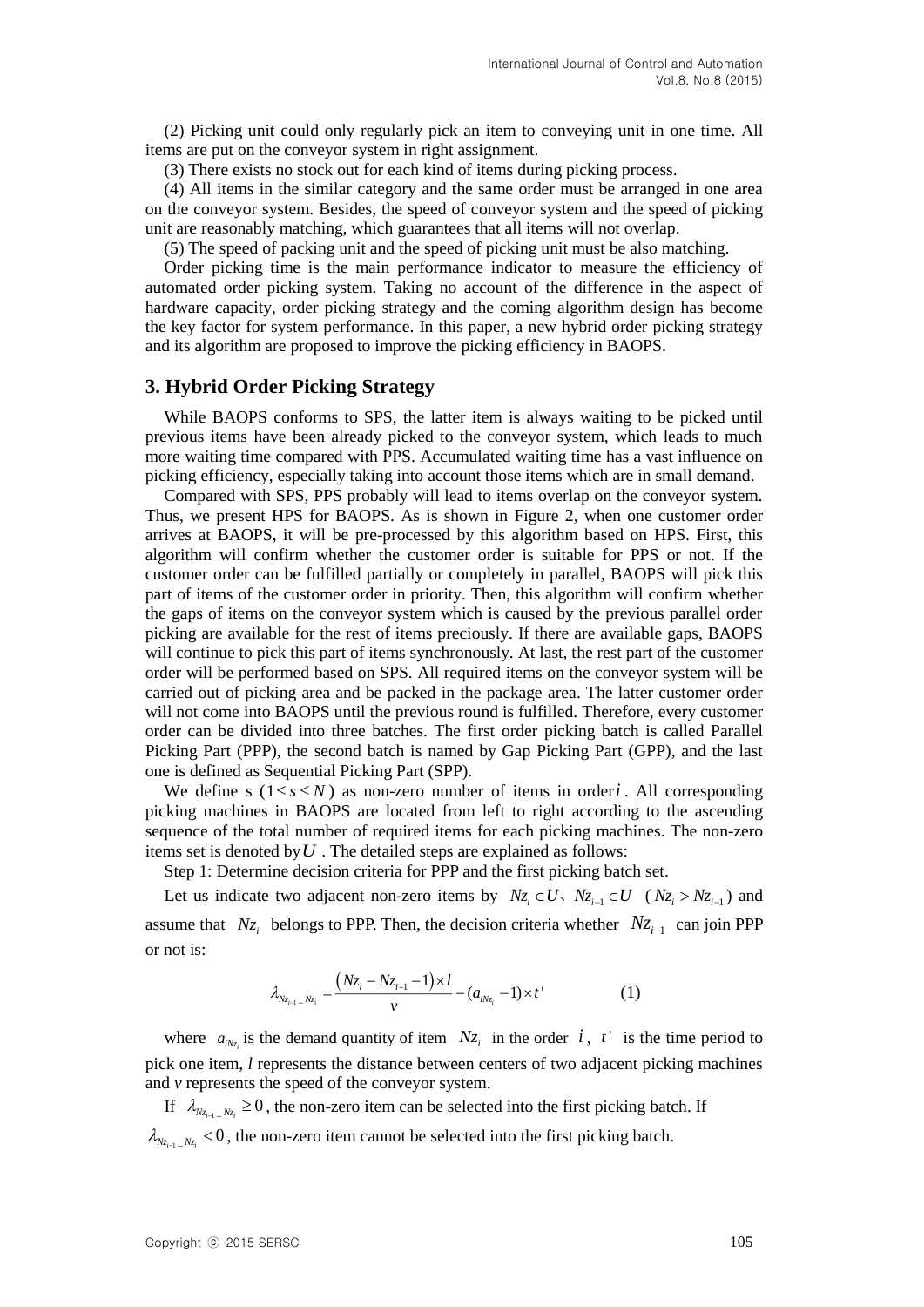International Journal of Control and Automation Vol.8, No.8 (2015)

Let us assume that the rightmost non-zero item in BAOPS is always in the first picking batch and then is chosen as the benchmark to classify whether its left-side non-zero item can be picked simultaneously based on formula (1). If they cannot be picked simultaneously, this algorithm will move to the next left-side non-zero item. If they can be picked simultaneously, this algorithm will set this item as the new benchmark to evaluate the next non-zero item based on formula (1). Repeat this process until all non-zero items have been evaluated and the first picking batch  $U_1(U_1 \subset U)$  consist of these items that can be picked simultaneously.

Step 2: Calculate gaps of items of GPP on the conveyor system after finishing the first picking batch.

Let us define two adjacent items of PPP by  $f_j \in U_1$ ,  $f_{j-1} \in U_1$  ( $f_j > f_{j-1}$ ). The gap between the last stock keeping unit (SKU) of item  $f_i$  and the first SKU of item  $f_{i-1}$  on conveying system is:

$$
\delta_{f_{j-1}-f_j} = (f_j - f_{j-1} - 1) \times l - (a_{i^r j} - 1) \times t^1 \times v \tag{2}
$$

Step 3: Determine items of GPP which can be picked to gaps of PPP on the conveyor system.

As to unsorted items which are not in the first picking batch, we can make use of gaps on the conveyor system to pick some items precisely under certain conditions.



**Figure 2. Flow Chart for the Hybrid Picking Strategy**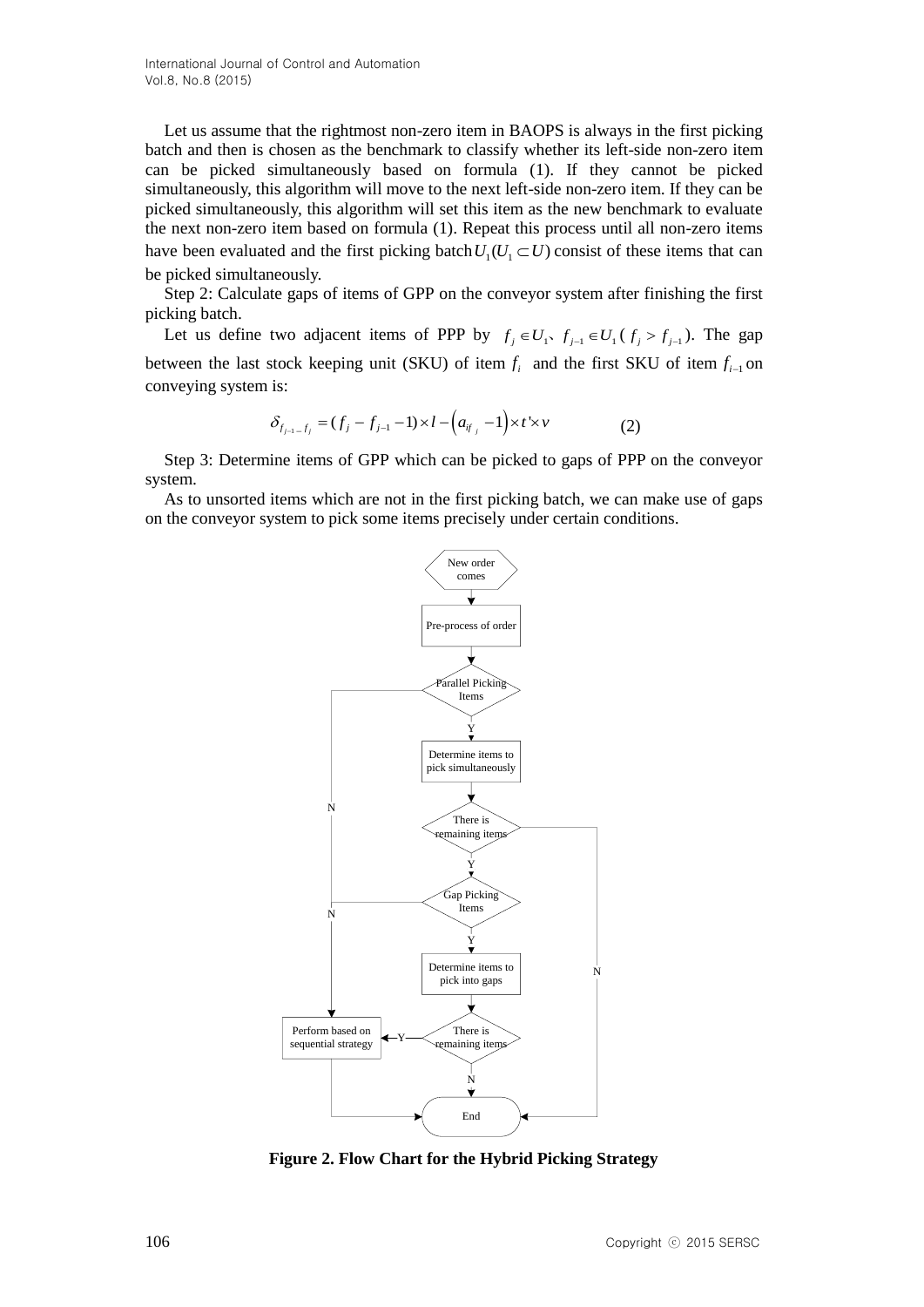Let us define unsorted items by  $g(g \in U)$ . The certain condition whether item g can be picked to gaps on the conveyor system which is formed by items  $f_j$  and  $f_{j-1}$  of PPP is

$$
\xi = \delta_{f_{j-1}-f_j} - \left[a_{ig} \times t \times v - (v \times t - l)\right] - \theta\left(f_j, g\right) \times \left(f_j - g - 1\right) \times l \tag{3}
$$

where

$$
\theta(f_j, g) = \begin{cases} 1, & f_j > g \\ 0, & f_j < g \end{cases} \tag{4}
$$

If  $\xi \ge 0$ , item g can be picked to gaps on the conveyor system formed by items  $f_j$ ,  $f_{j-1}$ . Furthermore, let us assume the start time for the first SKU of item *g* is equal to the start time for the last SKU of item  $f_j$  when  $f_j > g$  and g belongs to GPP. Otherwise, let us assume the start time for the first SKU of item *g* is equal to the certain time that is the difference between the start time for the last SKU of item  $f_i$  and the movement time on the conveyor system,  $(v \times t^1 - l)$ , when  $f_j < g$  and g belongs to GPP.

Repeat the formula (3) one by one for all unsorted items that do not belong to PPP and then determine items of the second picking batch. Let  $U_2$  ( $U_2 \subset U$ ) denote GPP.

Step 4: Determine picking sequence of items of the third picking batch.

As to the remaining items, they will be picked in progressive sequence which is from left to right along with the conveyor system and the priority level is lower than PPP and GPP.

Let us define the far end of items of the first picking batch as  $f_1(f_1 \in U_1)$ . Then the finish time of item  $f_1$  picking is:

$$
t_{i_{-}f_{1}}^{e} = a_{i_{f_{1}}} \times t' \tag{5}
$$

Define the far end of unsorted item as  $Tr_1(Tr_1 \in U)$ . Then the start time of  $Tr_1$  is:

$$
t_{i\_T_{l}}^{s} = \max \left( \left( t_{i\_f_{l}}^{e} - \frac{\left( f_{1} - T r_{l} \right) \times l}{v} \right), 0 \right) \tag{6}
$$

And the finish time of  $Tr_1$  is:

$$
t_{i\_T_{r_1}}^e = t_{i\_T_{r_1}}^s + a_{iT_{r_1}} \times t'
$$
 (7)

Define the unsorted item on the right side of  $Tr_1$  as  $Tr_2$ . According to formula (7), the start time of  $Tr_2$  is

$$
t_{i\_T_{r_2}}^s = t_{i\_T_{r_1}}^e + \frac{(T_{r_2} - T_{r_1}) \times l}{v}
$$
 (8)

And the finish time of  $Tr_2$  is:

$$
t_{i\_T_{r_2}}^e = t_{i\_T_{r_2}}^s + a_{iT_{r_2}} \times t'
$$
\n(9)

Define the total numbers of items in the third picking batch as *P* . According to formula (11) and (12), the start time of the last unsorted item which means the nearest item along with the conveyor system is: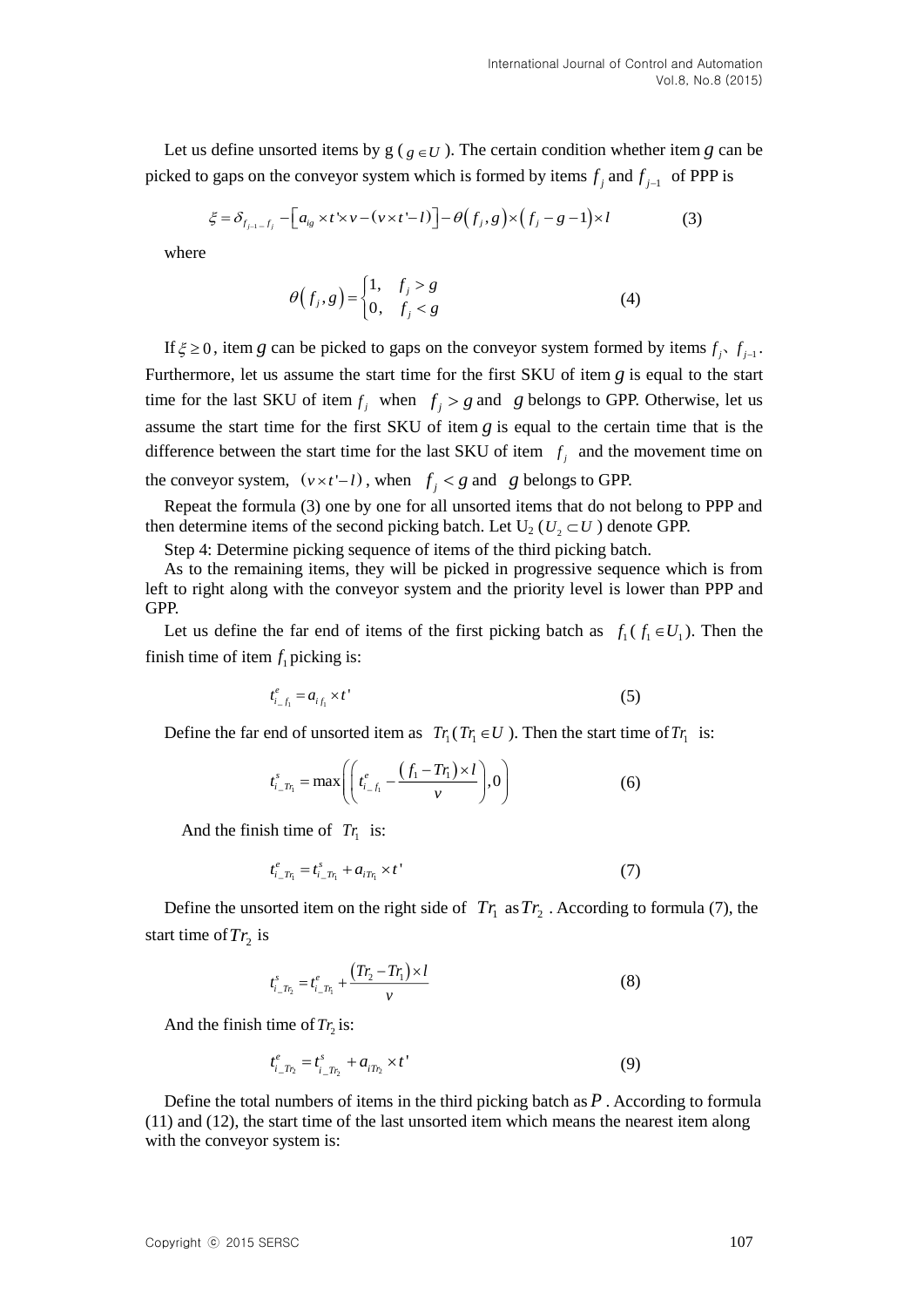International Journal of Control and Automation Vol.8, No.8 (2015)

$$
t_{i\_T r_p}^s = t_{i\_T r_1}^s + \sum_{p=1}^{P-1} a_{i T r_p} \times t + \frac{(T r_p - T r_1) \times l}{v}
$$
 (10)

And the finish time of  $Tr_p$  is:

$$
t_{i\_Tr_P}^e = t_{i\_Tr_P}^s + a_{iTr_P} \times t'
$$
 (11)

Step 5: Calculate the total picking time for one single customer order. Based on formula  $(5)$   $(6)$   $(10)$   $(11)$ , we can derive the total picking time for order  $i$ :

$$
t_{i} = \max\left( \left( t_{i-f_{1}}^{e} - \frac{(f_{1} - Tr_{1}) \times l}{\nu} \right), 0 \right) + \sum_{p=1}^{P} a_{iTr_{p}} \times t^{2} + \frac{(Tr_{p} - Tr_{1}) \times l}{\nu} + \frac{(N - Tr_{p}) \times l}{\nu} \tag{12}
$$

#### **4. Simulation Analysis**

In order to verify HPS in the aspect of enhancing the picking efficiency in BAOPS, a complete customer orders case of a full working day in a tobacco logistics distribution center is chosen for simulation analysis. This case consists of 825 orders, 103 items and 42711 pieces of cigarette.

There exist 103 working channels in BAOPS. The speed of the conveyor system is 1m/s. The center distance between adjacent working channels is 0.2m. And it spends 0.3s to finish picking an item to the conveyor system. All items are arranged with working channels in ascending order from left to right based on ordering number.

We use MATLAB7.4 to analyze the effectiveness for SPS and HPS. The simulation results are shown in Table 1. When the hybrid picking strategy is applied to BAOPS, the total order picking time has decreased by 25% and average picking efficiency has increased by 33.5%, compared with the sequential picking strategy.

Figure 3 shows the comparison of accumulated picking time between SPS and HPS. With the increase of numbers of customer orders, it can save more working time based on the hybrid picking strategy.

Figure 4 illustrates the difference of instantaneous picking time between SPS and HPS. As is illustrated in Figure 4, all instantaneous values are greater than zero, which means picking time will be shorten under the condition of the hybrid picking strategy. The smallest reduction value is 0.8 second and the maximum reduction value is 20.6 seconds.

|                            | Sequential picking strategy | hybrid picking strategy |
|----------------------------|-----------------------------|-------------------------|
| Total picking time         | 17674.1 s                   | 13235.5 s               |
| Average picking efficiency | 8699.7 pieces/hour          | 11617.2 pieces/hour     |

**Table 1 Comparison Results of Two Methods Of Simulation**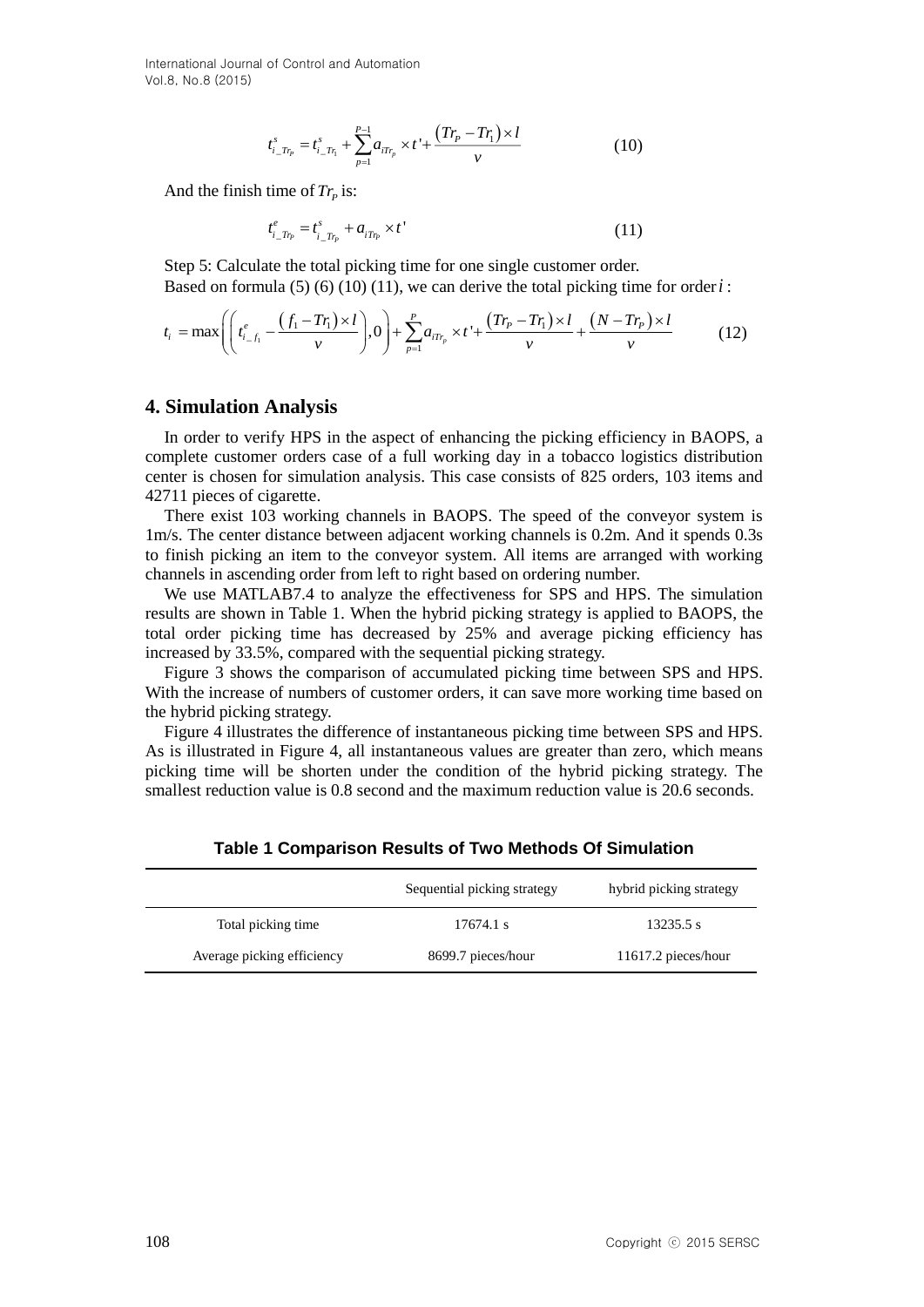

**Figure 3. Accumulated Picking Time between SPS and HPS**



**Figure 4. The Difference Of Instantaneous Picking Time Between SPS And HPS**

Figure 5 shows the comparison of instantaneous picking efficiency and the average picking efficiency based on the sequential picking strategy and the hybrid picking strategy. It is evident that instantaneous picking efficiency and mean picking efficiency based on the hybrid picking strategy are greater than those values based on the sequential picking strategy. Furthermore, the fluctuation of instantaneous picking efficiency based on the sequential picking strategy are shaper than that based on the hybrid picking strategy, which means the real time performance of BAOPS is better under the condition of the hybrid picking strategy.



**Figure 5. Picking Efficiency of Two Picking Strategies**

# **5. Conclusion**

In this article, we propose the hybrid picking strategy for BAOPS. This new picking strategy leads to great decrease of waiting time that happens regularly under the condition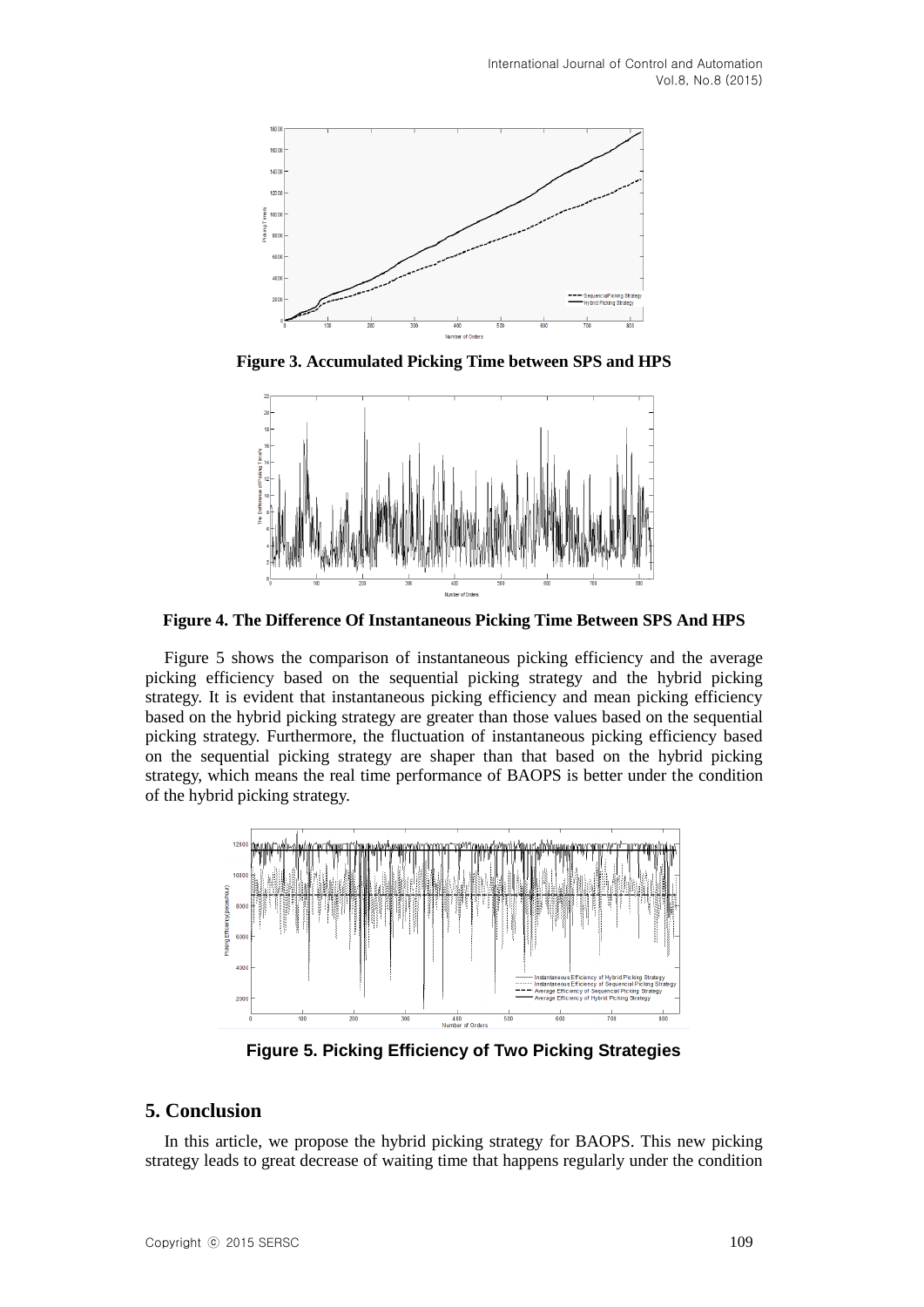of SPS. Based on results of experimental simulation, the hybrid picking strategy applied to BAOPS results in great increase on picking efficiency and sharp drop on fluctuation of instantaneous picking efficiency. Furthermore, it is beneficial to workload balance and performance stability for BAOPS.

This article has shown the detailed influence on system performance of BAOPS in the view of hybrid picking strategy. It is fascinating to dig out more details about system performance of BAOPS in the view of system parameters. This should be the future research highlights.

### **Acknowledgements**

This paper is supported by the National Natural Science Foundation of China (Grant No: 61403234), Shandong Province Science and Technology Development Plan (Grant No: 2014GGX106009) and supported by China Postdoctoral Science Foundation (Grant No. 2013M541930).

### **References**

- [1] A. C. Caputo and P. M. Pelagagge, "Management criteria of automated order picking systems in high-rotation high-volume distribution centers", Industrial Management Data Systems, vol.106, no. 9, **(2006)**, pp.1359-1384.
- [2] M. E. Johnson and R. D. Meller, "Performance Analysis of Split-Case Sorting Systems", Manufacturing & Service Operations Management, vol.4, no. 4, **(2002),**  pp. 258-274.
- [3] WU Yaohua and ZHANG Yigong, "Order-picking optimization for automated picking system with parallel dispensers", Chinese Journal of Mechanical Engineering, vol. 21, no.6, **(2008)**, pp. 25-29
- [4] ZHAO Y., SHI Y. and H. R. Karimi, "Entry-Item-Quantity-ABC Analysis-Based Multitype Cigarette Fast Sorting System", Mathematical Problems in Engineering, vol. 2012, no. 2012, **(2012)**, pp. 1-9
- [5] J. A. Pazour and R. D. Meller, "An analytical model for A-frame system design", IIE Transaction, vol. 43, no. 10, **(2011)**, pp. 739-752.
- [6] WU Yaohua, ZHANG Yigong and WU Yingying, "Compressible Virtual Window Algorithm in Picking Process Control of Automated Sorting System". Chinese Journal of Mechanical Engineering, vol. 21, no. 3, **(2008)**, pp. 41-45
- [7] WU Yingying, WU Yaohua, SHEN Changpeng, "Compressible dynamic virtual window algorithm based on sequential picking strategy", Journal of Shandong University ( Engineering Science), vol. 42, no. 1, (2012), pp. 66-71
- [8] LIU Debao, "The research and design of tobacco composting sorting system", Jinan: Shandong University, **(2006).**
- [9] Xiao Jiwei, WU Yaohua, LOU Shanzuo and SUN Guohua, "Optimal Dispensers' Combination for Complex Cigarette Sorting System", Systems Engineering—Theory & Practice, vol. 30, no. 2, **(2010**), pp. 251-256.
- [10] LIU Peng, WU Yaohua, ZHOU Chen and XU Na, "Fluid-based Slotting Optimization for Automated Order Picking System with Multiple Dispenser Types", Chinese Journal of Mechanical Engineering, vol. 24, no. 4, **(2**011), pp 529-538
- [11] ZHANG Yigong,WU Yaohua and GENG Yaohua, "Item assignment optimization of automated picking system based on synchronized zoning strategy", Computer Engineering and Applications, vol. 47,no. 3, **(2011),** pp. 240-248
- [12] R. D. Meller and J. A. Pazour, "A heuristic for SKU assignment and allocation in an A-Frame system", Proceedings of the 2008 Industrial Engineering Research Conference. **(2008),** pp. 770-775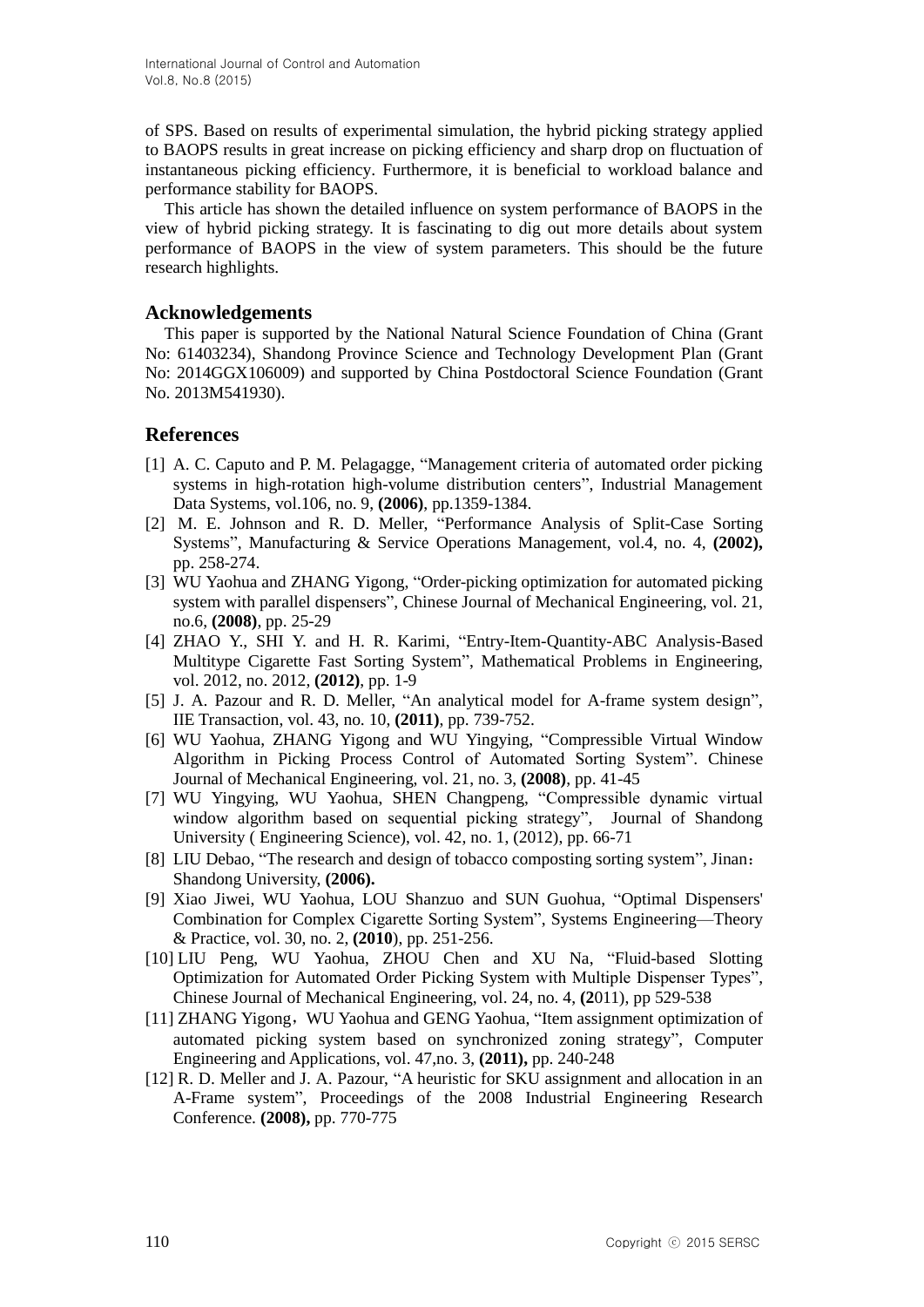[13] WU Yingying and WU Yaohua, "Order splitting for automated picking system based on parallel Picking Strategy", Computer Integrated Manufacturing Systems ,vol. 18, no. 10, **(2012),** pp. 2264-2272

## **Authors**



Debao Liu, he is currently a PhD candidate in School of Control Science and Engineering at Shandong University. He received his B.S., M.S. degree from Shandong University in 2001, 2003, respectively. His research interests include theories of fast sorting system, storage strategy in distribution center.



Shandong Mou, he is currently a postgraduate student in School of Control Science and Engineering at Shandong University. He received his B.S. degree majoring in Automation from Shandong University in 2011. His research interests focus on automated order picking system and new storage/retrieval system in logistics distribution center.



Yaohua Wu, he is Professor of Logistics Engineering in The Logistics Institute at Shandong University. He received the PhD degree from Tsinghua University in 1996. His research interests are in areas of facilities planning.



Guofeng Shan, he is an Intermediate Engineer in YANTAI LongYuan Power Technology Co.,LTD. He received his B.S. degree in Shandong University. His research interests are facility design and optimization.